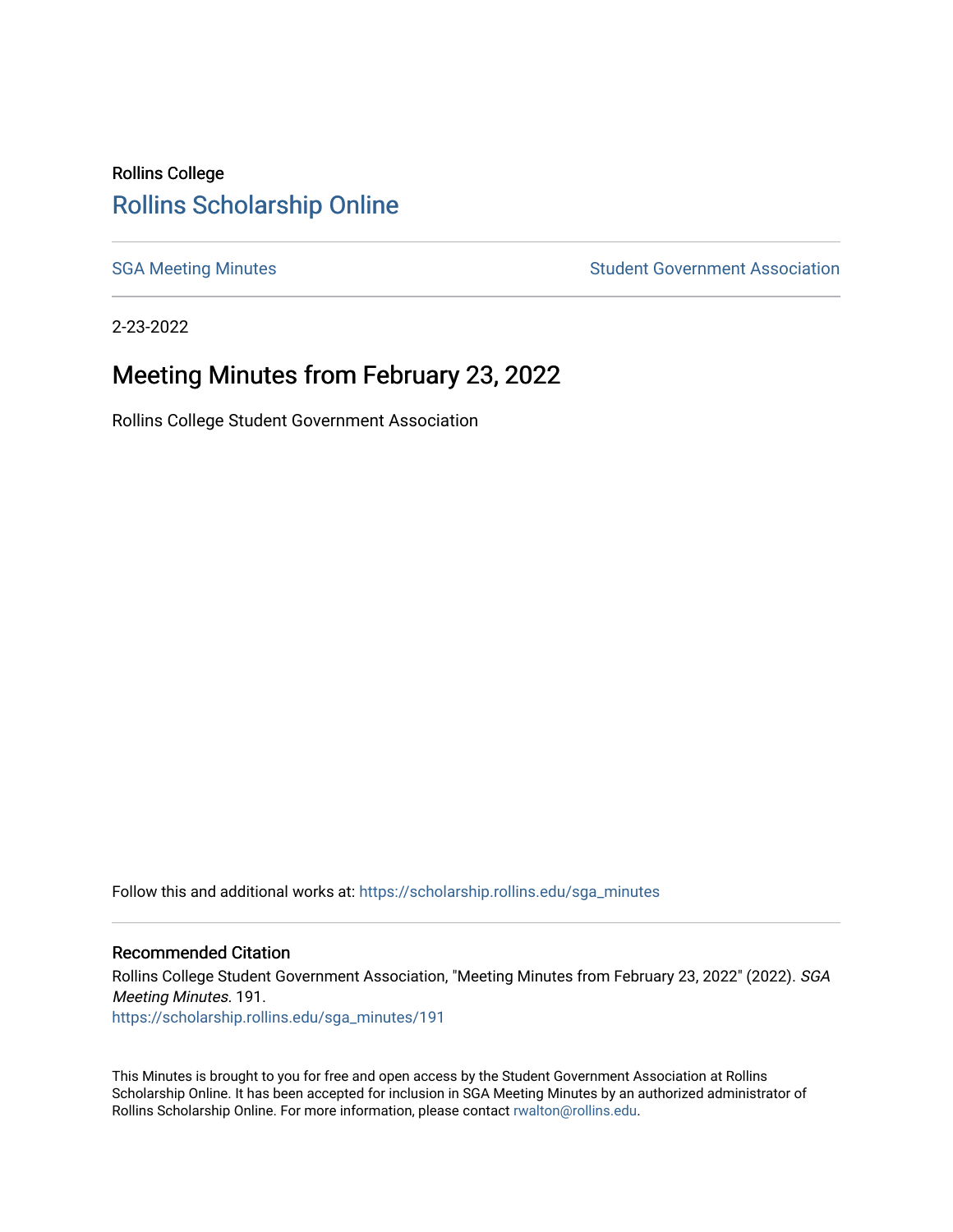

# ROLLINS.EDU - SGA@ROLLINS.EDU

The regular weekly meeting of the Rollins College Student Government Association was held on February 23, 2022, at 7:12pm, at Rollins College via WebEx and Bush Auditorium. The minutes of the previous meeting were read and approved as correct after a vote by the Senate.

- **I. Call to Order II. Roll Call III. Welcome**
- **IV. Approval of Minutes** 
	- Approved
- **V. Speakers** 
	- $\bullet$  N/A

## **VI. Executive Reports**

- A. President
	- Meeting last Friday with Ed
		- Following up this Friday at 3
		- How we can have direct representation before finalizing the budget
	- Judicial board Nominees
	- Representing students at the winter park state address
- B. Vice President
	- Continue to get legislation in!
- C. Chief Justice
	- Judicial board nominees tonight
	- Speeches by the presidential candidates next Wednesday
	- Presidential debates next Friday from 6 to 7
- D. Academic Affairs
	- Proposal to make election day a holiday options:
		- Approve as an executive board endorsement
		- Approve through the senate and exec board
		- Reach out to Zoe if you have any questions
	- CC approved Advocacy and Social Justice minor with some edits, it will now go to EC for approval
	- RFLA humanities substitution:
		- English department would like to add more classes to sub requirement
	- Academic warning changes- update language of college handbook to practices
- E. Internal Relations
	- Starting up constitutional revision committee next week
	- If you are interested, please email me eholder@rollins.edu
- F. Public Relations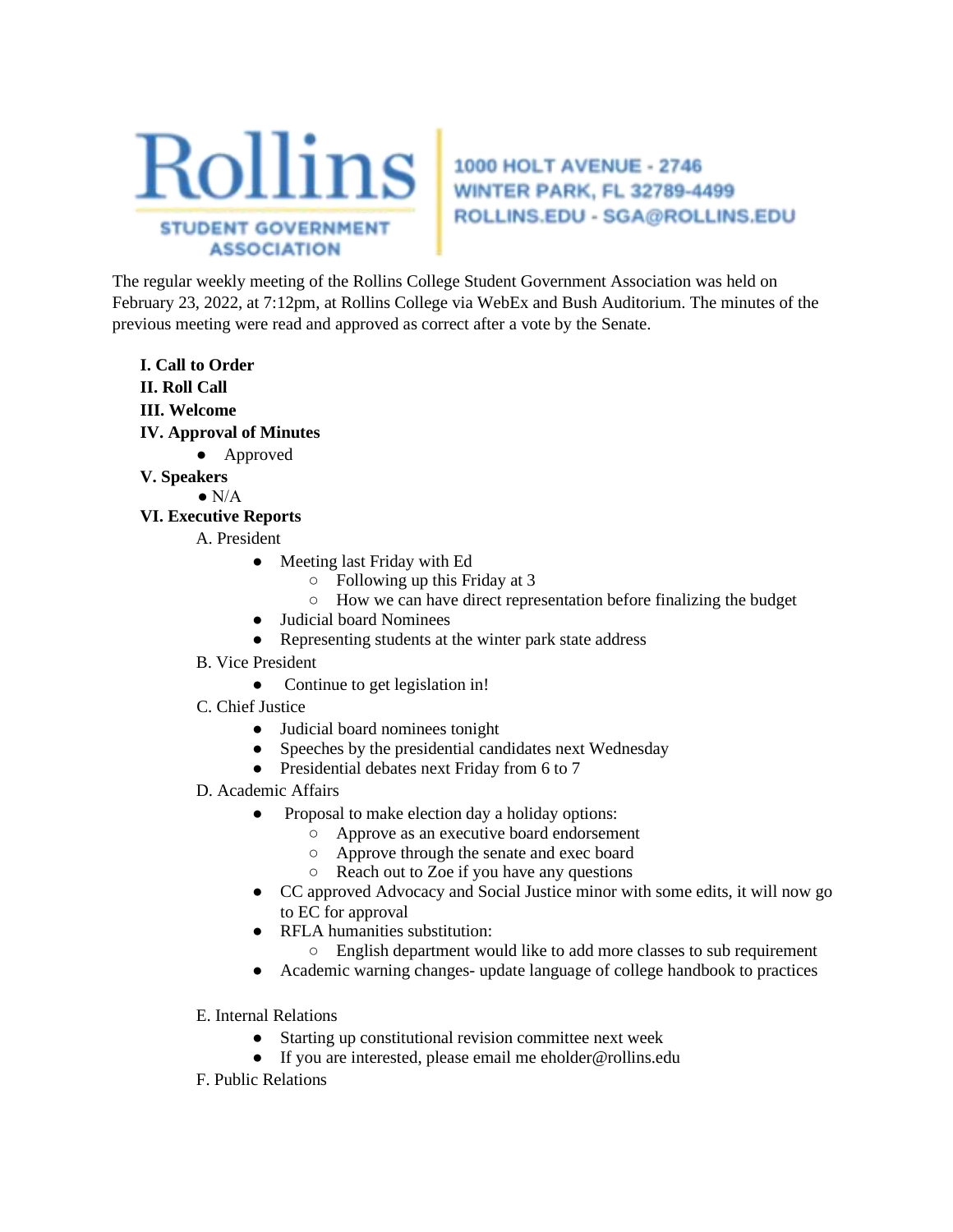- Public relations committee meeting- reached out to political science department for judicial board nominees
- Election campaign information comes out the 24th
- G. Events
	- Lip Sync signup closed  $2/25$ , lots of organizations filled out the application!
	- Will know the hosts and judges shortly
	- SGA tabling events  $3/10$ ,  $4/7$ , and  $4/19$  from 12:30-2 pm
- H. Finance
	- Dire need of committee members!
- I. Student Life
	- Disability empowerment week, coming soon!
		- Events, story circle
		- Flag raise of Disability pride flag
		- Partnering with Dining in the Dark
		- Showing Crip Camp in SunTrust Auditorium
	- Rollins Pre-Law Society has a guest speaker this Friday at 2pm in Bush 176. We would love you all to come!
- J. Diversity & Inclusion
	- If you would like to do work around diversity and Inclusion, y'all should join my committee! Especially if you're a part of a student org that aligns with your identity, It could help a lot to be a representative of that organization. Email me at emungin@rollins.edu if you're interested. PLEASE, please, please join!
	- Applications for the Washington DC Immersive trip over Spring Break is still online and we won't accept applications past February 28th. So please get them in as soon as possible because the day applications close, we start reviewing them.
		- There are scholarships available for this trip. We want to make sure that those who want to go, are able to go without the stress of money!
		- To apply, login to 'get involved', go to the 'forms' section, and you'll see Washington DC Immersive Trip'
	- Make sure to keep some free time open between March 28th and April 1st because that's Diversity Week! I know it's a month away but we are planning a lot of events over the course of that week and we would love to see some familiar faces at these events!
- K. Attorney General
	- No Report
- L. President Pro Tempore
	- Email check-in regarding senator burnout
	- Executive board is here to help with bills!
- M. Advisors
	- Pick up senate t-shirts!

## **VII. Organizational Senator Reports**

- A. Center for Leadership & Community Engagement (CLCE)
	- Democracy Project is hosting a special Politics on Tap on Tuesday, March 1 from 5-6 in Dave's to discuss the situation in Ukraine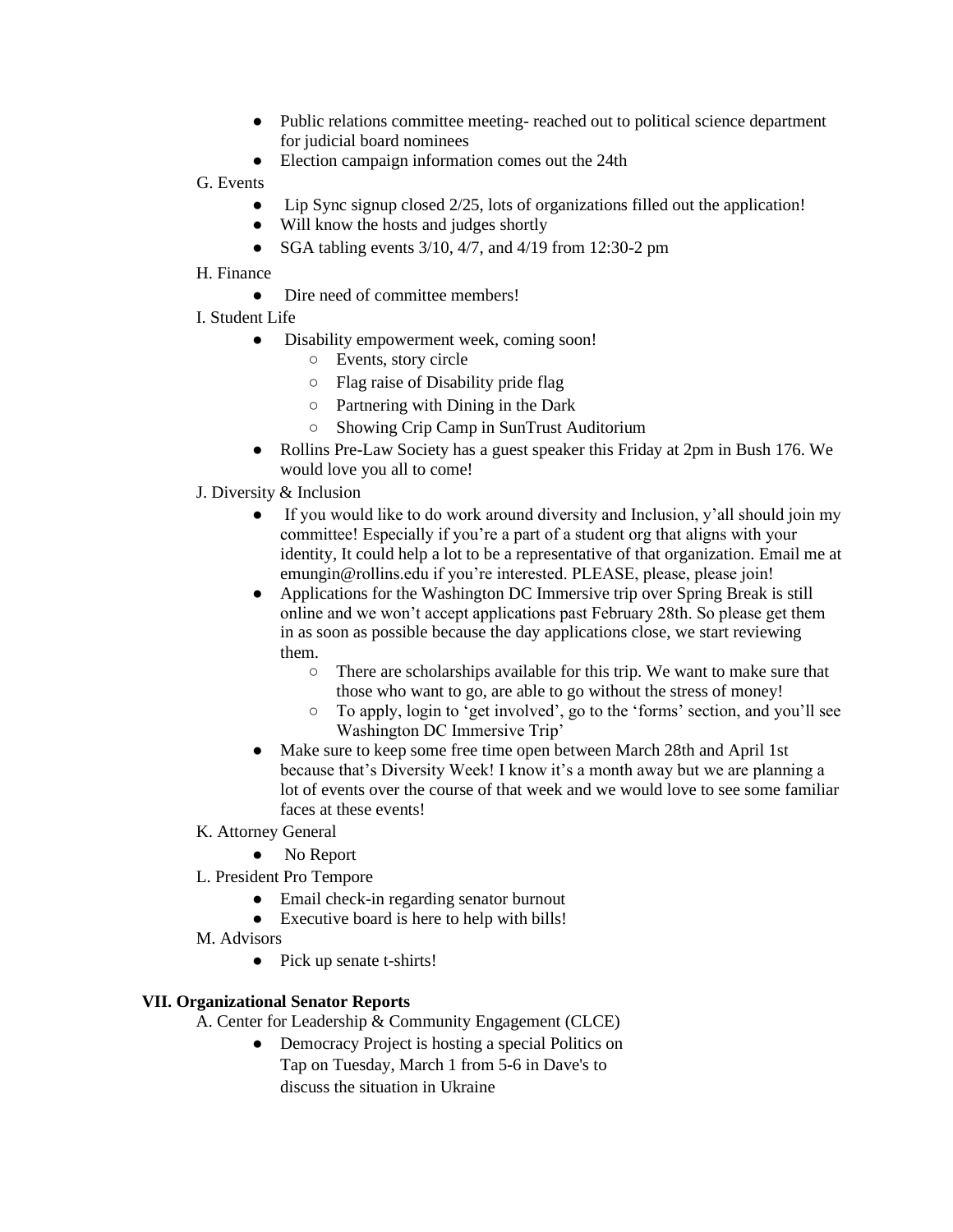- Student achievement awards deadlines Friday March 3rd- nominations are open
- B. Center for Career & Life Planning (CCLP)
	- No report
- C. Wellness
	- No report
- D. Accessibility
	- Accessibility + inclusion task force deadline is tonight!
- E. Fraternity & Sorority Life (FSL)
	- FSL housing application for those wanting to live in Sutton is coming up
	- NCM Event
	- Feb 25th- community event from 4 to 6
	- Interested in new FSL nominations, contact Bholder@rollins.edu
- F. Residential Life and Explorations (RLE)
	- Position Vacant
- G. LGBTQ+ Advocacy
	- Position Vacant
- H. Student Media
	- Pop-up event on bush lawn
- I. International Affairs
	- No report
- J. Student Athlete Advisory
	- Swim team- did really well at conferences
	- Waiting on meeting
- K. Sustainability
	- Position Vacant
- L. Campus Safety and Security
	- Position Vacant
- M. Institutional Advancement
	- No report
- N. Holt Graduate Programs
	- Position Vacant
- O. External and Competitive Scholarships
	- Position Vacant
- P. Parliamentarian
	- Position Vacant

## **VIII. Ad-hoc Committees**

• Constitutional Revision

i. Sent out an email to members of the committee- please check your emails and fill out the required information!

● COVID

i. No report

- International Student Representation
	- I. No report

## **IX. Open Forum**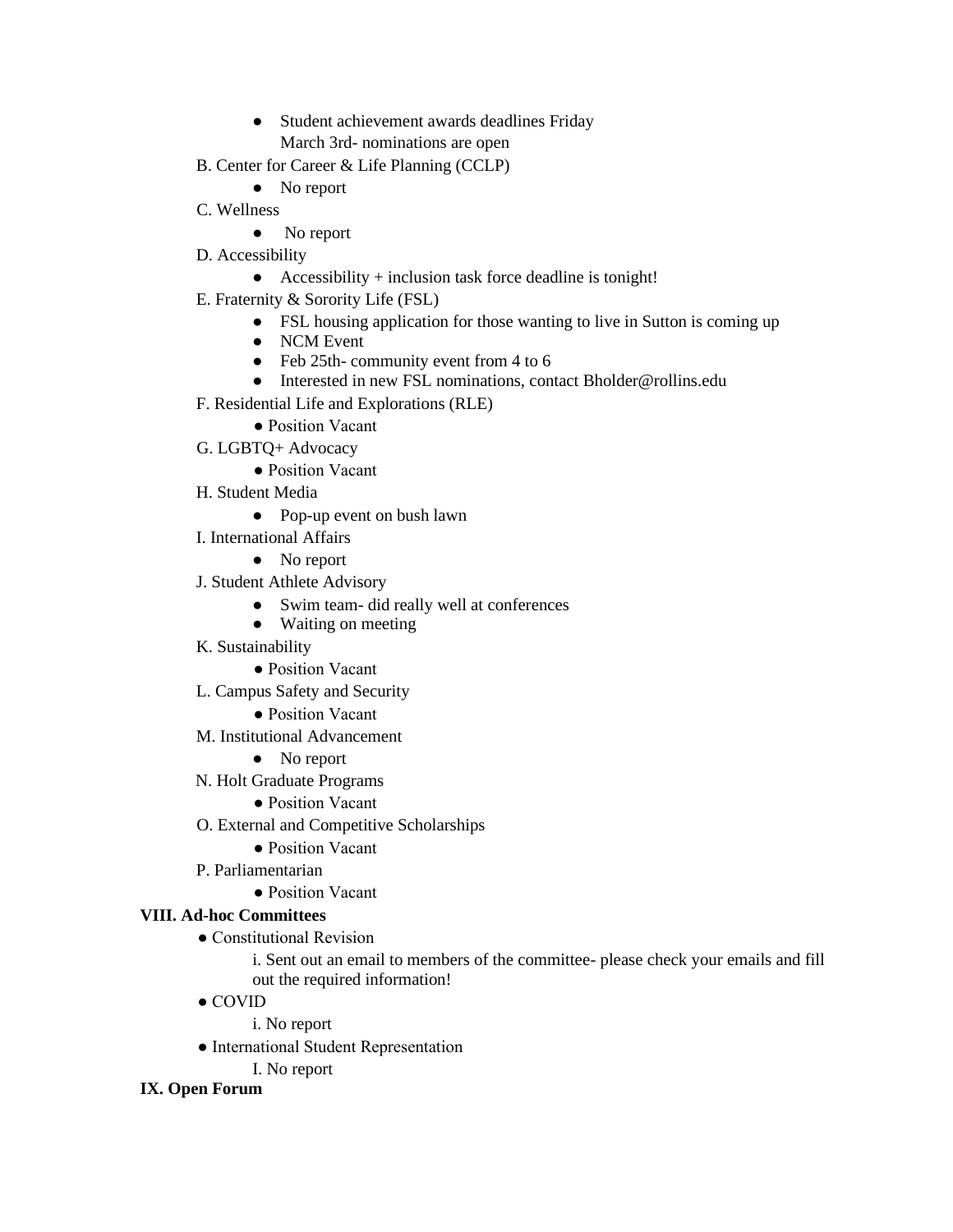- Class senator reports
	- Requiring senate reports would let feedback be available for students
	- Allows conversation facilitation for students
	- More people giving reports
	- One person per class give a report
	- $\circ$  Communicating needs + feedback of constituents
	- Improve engagement
	- Look at the constitution for next steps
	- Piloting it rather than going to constitution
	- Resolved: Giving brief overview of each student at the start of Senate
- Bringing back disposable boxes in the cafeteria
	- Freshman class requested this since space is limited in the cafeteria
	- Cafeteria gets very busy
	- Difficult to bring Ozzy boxes downstairs as well as a financial issue
	- Dish return in Daves? Have a more sustainable option
	- Because of space in the cafeteria, we should bring them back temporarily
	- Cut cost of boxes, bring back disposable, or bring back more seating
	- Actually okay with cost- don't have to clean it and pay for another box. If it were free, students would throw away boxes
	- Question: what is the capacity for the cafeteria currently? Leon Hayner reached out to cafeteria faculty + administration for information
	- Allow dish return in Dave's, but there are holdbacks: Ozzi boxes aren't always readily available
	- Students take dishes and never bring them back. Should be okay with dishes at Dave's and the patio
	- Action plan: follow up with Leon Hayner, and check in with Elizabeth Smith about sustainability and covid awareness
	- Should make takeout silverware bamboo instead of plastic
	- cc Elizabeth Smith onto these emails
	- CC is back to 100% capacity
- Making election day a Rollins holiday
	- Having senate and exec on board is a great idea- confident in votes they are casting
	- Eliminates excuses for students to not vote
	- Doesn't include state + county elections, just includes Federal election
	- Interested in this, contact Zoe Pearson at [zpearson@rollins.edu](mailto:zpearson@rollins.edu)
	- For professors, it shouldn't give up for excused absences (especially for chronically ill students)
	- Shouldn't turn into a Fox Day where students leave for the day, get plenty of athletic teams and organizations involved with this
	- Partner with the Democracy project
	- Curriculum Committee: Talks of asynchronous days
	- Educational opportunities
	- Include Holt students for Rollins holidays since their only time off is during classes
- Mr. Leon Hayner: Feedback for providing micro-fridges for students without apartments (wouldn't go to Sutton or Lakeside)
	- Early exploratory stages for companies that would provide fridges (freezer, microwave, and fridge), not freshman students only
	- Most students have them already and order them to the warehouse, so it would be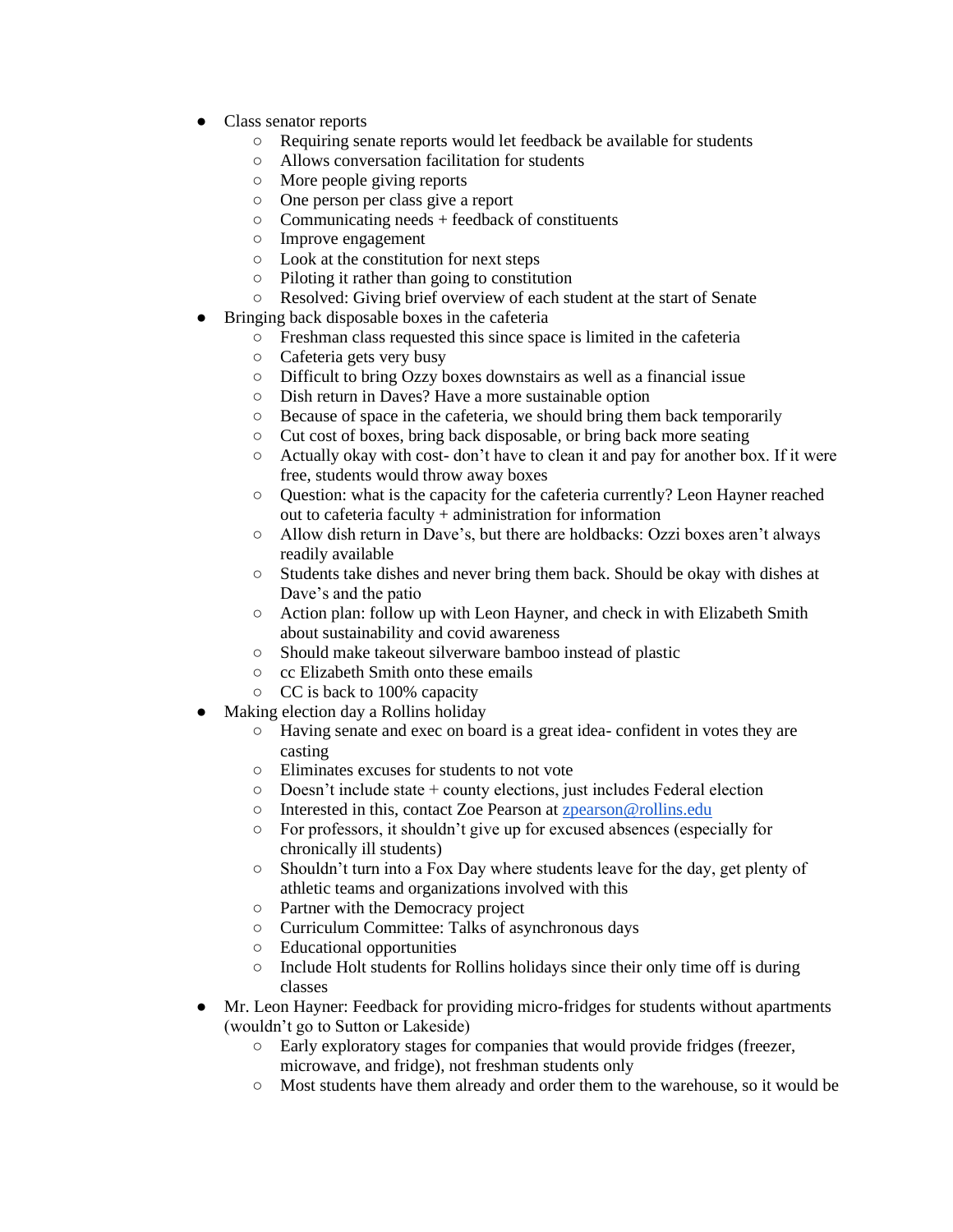helpful for students

- Sustainability benefit: All included in one- just one plug to use
- Students wouldn't have to throw fridge away at the end of the year
- Company would recycle them in the greenest way possible
- Would cost \$50-100 per resident, not including summer camps and costs
- Summer campers would cost more
- No answer about summer conferences or how much influence students would have. Still in an exploratory phase

Responses:

- Important for those with allergies who need the fridges
- More cost-effective for everything that you are
- Against- would make sense for those who do not have kitchens in their dorms
- For allergies: against because students do not clean their fridges
- Fridges make more sense when you can accommodate the space that you need
- $\circ$  Asking for feedback with students & tell them about additional costs, should be per request of the students
- Issue of accessibility: students with refrigerated medications need their medications
- $\circ$  Active cleaning & maintaining resources currently would help this issue, but this is not being met
- Raise in tuition: should not be necessary due to tuition raises during Covid-19
- Apartment-style is automatically charging meal plans, which is costly
- Could be an accessibility accommodation instead since it is costly for students. Money should be allocated to
- Possible liability for students with allergies
- Middle ground: featured in catalog for freshmen to buy (bedding, etc.)
- We can't move furniture already, so it is efficient, sustainable, affordable, + accessible for those who need or want it. But it should be an *option*
- Accessibility services have not been on time before, so it should be per request by requesting students
- Fridges will be sanitized when you get there, but you will be the only person using the fridges
- At the end of the day, it will cost extra money & this should reflect students *now and for future generations*. We have to be mindful for the future
- Payment would be \$50-100 per year
- Leon Hayner: Feedback on cameras for residence halls
	- Tabled for next week
- School-sponsored NFTs
	- NFTs are somewhat underused
	- Not sustainable to the environment
	- NFTs are sometimes made from stolen art
	- Bad for campus PR
	- Rollins should invest in sustainable practices + horrible for environment
	- Market practices at Rollins should be sustainable- Covid impacted our endowment
	- Sustainable type of cryptocurrency?
	- Cryptocurrency is like a pyramid scheme- buying a link to the house, but you do not own the actual house
	- Would not look good for Rollins PR-wise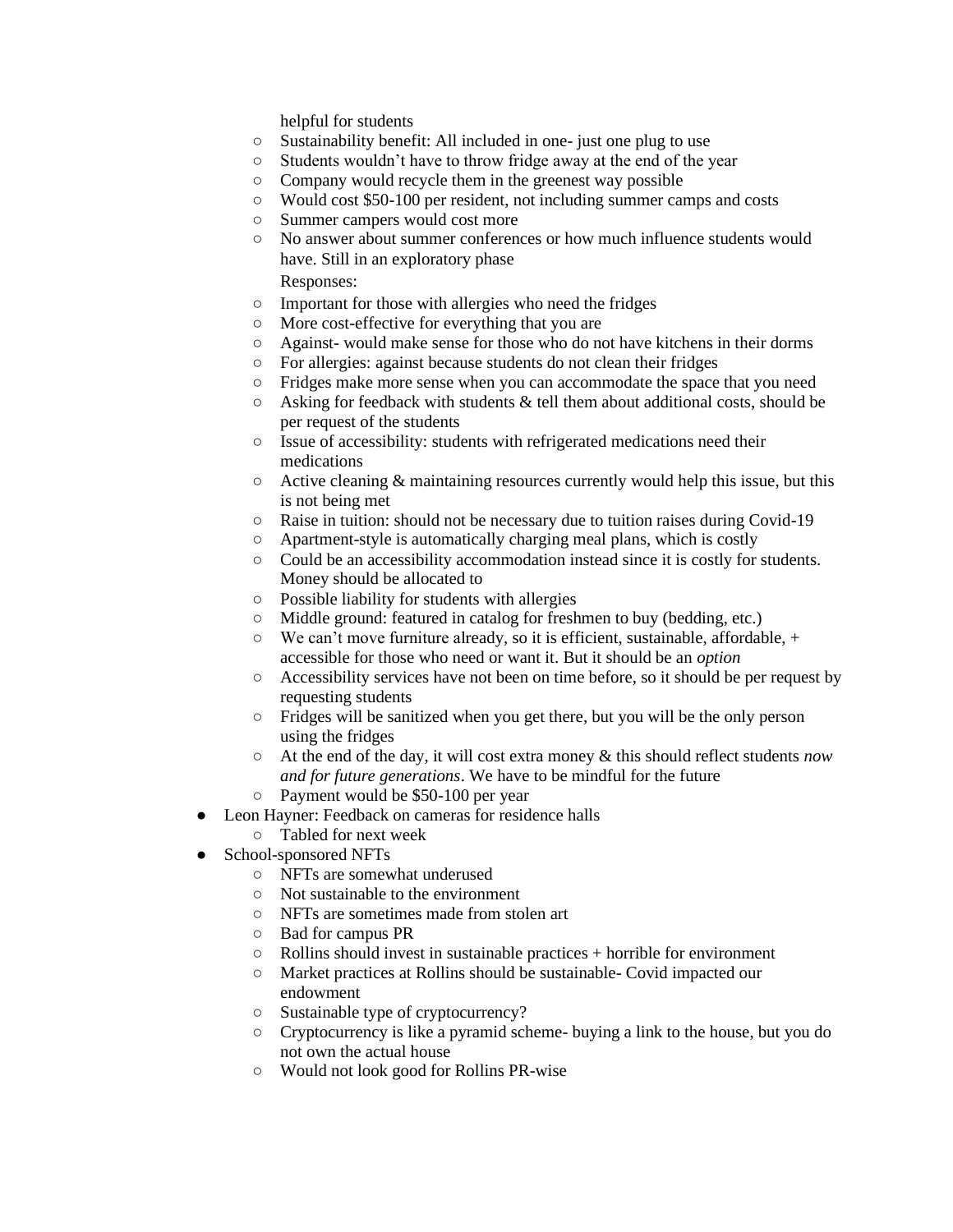- More for vanity
- Could it be an idea to contribute \$ to student research in these topics instead?
	- We do not need it financially
	- Would be bad for Rollins from a PR standpoint
- More job fairs
	- Lacking bringing employers over, necessary for students to have interactions with employers on campus
	- Witnessing actions would be beneficial to students
	- Great way to connect to senators about this
	- CLP fairs: virtual job fairs, but they should go back to in-person
	- Virtual events aren't as effective, so they haven't been promoting them
	- We can attend job fairs at UCF as well, we can all work together
- Classroom masks
	- Provost's email about removing masks: concern for removing mask mandate in classrooms
	- Interesting to look at classrooms before event and residence hall capacities, it is an inconsistent Covid policy
	- $\circ$  Still are limited to 4 people in each lakeside, wear masks in dining hall when you are standing up (but not seated)
	- Continuing work: at least start as classrooms (for professors as well since they do not have choice in their profession)
	- Students & professors being immunocompromised, must attend in-person since there is not a virtual option

Feedback from Senate:

- Look at removing masks in other places instead of just classrooms
- Some professors seem over the mask policy, but some are cautious of Covid risks
- Need consistency in Covid-19 distancing before those decisions are being made
- Theatre department: exposing to the cast + audience could shut down the performance
- What would the move forward be? We do not have a vaccine mandate, so this makes it difficult
- we don't know how to predict this in order to protect the most vulnerable/immunocompromised students
- Promised to go to the school for the whole year, and that this environment would be as safe as possible
- Changing this mandate in the middle of the semester is not the right option to take
- We (and the CDC) need clearer messaging
- In the summer: what does it look like to navigate the pandemic moving forward? Here's the relaxed schedule, here is what it looks like when it is strict
- Spring break positivity rates will go up
- SGA participating in Lip Sync
	- Make faculty, students, and staff more knowledgeable in SGA
	- Just a skit instead of a proper performance
	- Send out a poll, who is available to dedicate their time

#### **X. Old Business**

- Remaining Senator Positions
	- i. Vacant Class Senator Positions
		- a. Freshman Class Senator